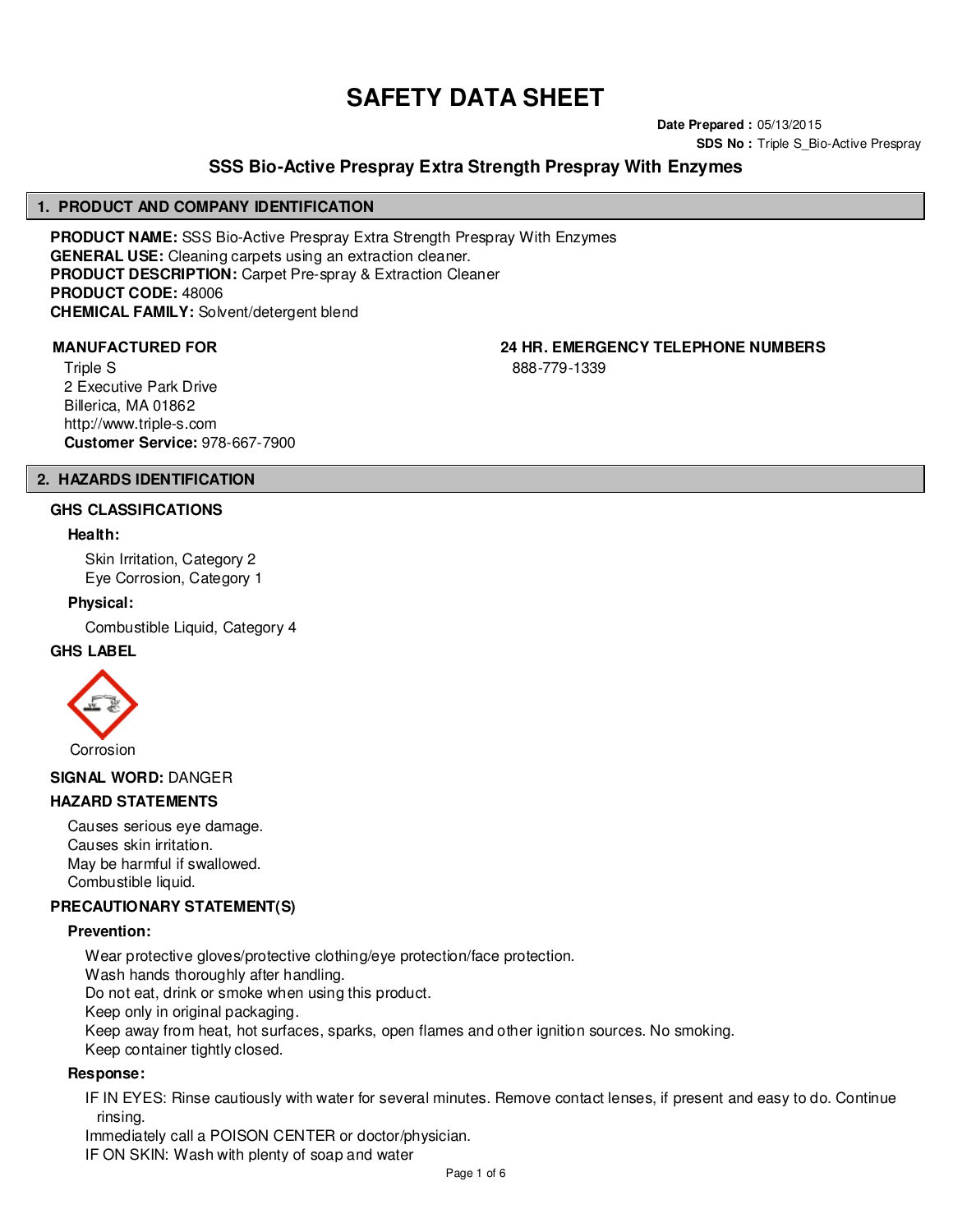If skin irritation occurs: Get medical advice/attention. Take off contaminated clothing. IF SWALLOWED: Call a POISON CENTER or doctor/physician if you feel unwell. In case of fire: Use dry chemical, foam or water mist to extinguish.

# **Storage:**

Store locked up. Store in a well-ventilated place. Keep cool.

# **Disposal:**

Dispose of contents/container according to all local, state and Federal regulations.

#### **EMERGENCY OVERVIEW**

**PHYSICAL APPEARANCE:** Clear Liquid

**IMMEDIATE CONCERNS:** Causes irreversible eye damage and skin burns.

# **POTENTIAL HEALTH EFFECTS**

**EYES:** Extremely irritating to the eyes and may cause severe damage including blindness.

**SKIN:** Contact may cause moderate to severe irritation.

**SKIN ABSORPTION: None Expected.** 

**INGESTION:** Harmful if swallowed.

**INHALATION:** Mist is irritating to nose, throat and lungs.

# **REPRODUCTIVE TOXICITY**

**TERATOGENIC EFFECTS:** None known.

**CARCINOGENICITY:** Not Established

**MUTAGENICITY:** None known.

**ROUTES OF ENTRY:** Eye, skin, ingestion.

**WARNING CAUTION LABELS:** None

**PHYSICAL HAZARDS:** No known significant effects or critical hazards.

# **3. COMPOSITION / INFORMATION ON INGREDIENTS**

| <b>Chemical Name</b>                                                        | $Wt.\%$   | <b>CAS</b>     |
|-----------------------------------------------------------------------------|-----------|----------------|
| Diethylene Glycol Butyl Ether                                               | $0 - 5$   | $112 - 34 - 5$ |
| Tripropylene Glycol Methyl Ether                                            | $5 - 10$  | 25498-49-1     |
| 2-Propenoic acid, methyl ester, reaction products with 2-ethyl-1-hexanamine | $10 - 15$ | 68610-44-6     |
| Tetrasodium ethylenediamine tetraacetate                                    | $0 - 5$   | 64-02-8        |
| Viable Non-pathogenic Bacillus Subtilis cultures                            | $0 - 5$   | N/A            |
| Fragrance                                                                   | 0 - 1     | N/A            |
| Water                                                                       | $55 - 60$ | 7732-18-5      |

#### **4. FIRST AID MEASURES**

**EYES:** Immediately flush eyes with water for at least 15 minutes, while holding eyelids open. Remove contact lenses, if present, after the first 5 minutes, then continue rinsing eye. Seek medical attention immediately.

SKIN: Remove contaminated clothing. Immediately flush with water followed by washing with mild soap. Seek medical attention.

**INGESTION:** Get immediate medical attention. Do not induce vomiting unless instructed to do so by poison center or physician.

**INHALATION:** Remove victim to fresh air and monitor. Seek medical advise if irritation persists.

#### **SIGNS AND SYMPTOMS OF OVEREXPOSURE**

**EYES:** Severe burning sensation, damage marked by burns.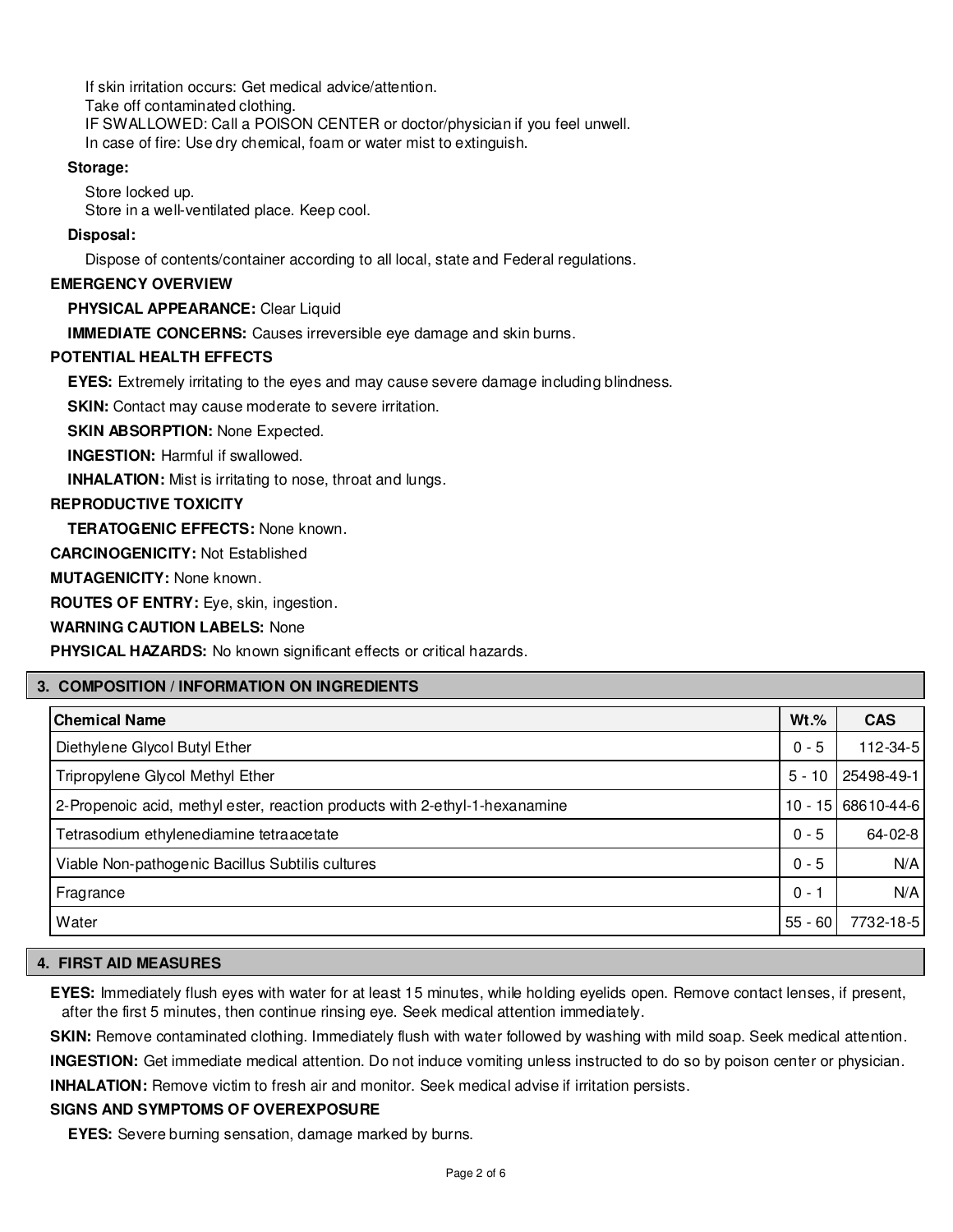**SKIN:** Burning sensation, redness.

**INGESTION:** Irritation of mouth, throat, along with stomach upset, vomiting.

**INHALATION:** Irritation of nose, throat and lungs with coughing, sneezing, possible difficulty breathing.

**ACUTE TOXICITY:** Severely irritating to eyes. Causes moderate to severe skin irritation. Harmful if swallowed.

#### **5. FIRE FIGHTING MEASURES**

**FLAMMABLE CLASS:** IIIA (140-200F)

**GENERAL HAZARD:** Combustible Liquid

**EXTINGUISHING MEDIA:** Use Dry chemical, carbon dioxide, or water spray when fighting fires involving this material.

**HAZARDOUS COMBUSTION PRODUCTS:** Carbon monoxide from combustion

**EXPLOSION HAZARDS:** Fire exposed containers may burst due to increased pressure from heat.

**FIRE FIGHTING PROCEDURES:** Keep fire exposed containers cool with water stream or mist.

**FIRE FIGHTING EQUIPMENT:** Fire-fighters should wear appropriate protective equipment ans self-contained breathing apparatus (SCBA) with full face-piece operated in positive pressure mode.

**HAZARDOUS DECOMPOSITION PRODUCTS:** Not Established

#### **6. ACCIDENTAL RELEASE MEASURES**

**SMALL SPILL:** Shut off any ignition sources. Avoid walking in product. Wipe up or otherwise flush small spills (less than 1 gallon) to sanitary sewer.

LARGE SPILL: Shut off all ignition sources. Ventilate area. Avoid walking in material. Prevent product from entering into stream, soil, storm sewer or other bodies of water.

#### **ENVIRONMENTAL PRECAUTIONS**

**WATER SPILL:** Avoid discharges into open waterways.

**LAND SPILL:** Avoid discharge to soil.

**AIR SPILL:** NA = Not Applicable

**GENERAL PROCEDURES:** Isolate spill or leak area immediately. Keep unauthorized personnel away. Do not touch or walk through spilled material. Prevent entry into waterways, sewers, or confined areas. Absorb with dry earth, sand or other noncombustible material and transfer to containers.

**SPECIAL PROTECTIVE EQUIPMENT:** Eye protection, rubber gloves, rubber boots to protect feet.

#### **7. HANDLING AND STORAGE**

**GENERAL PROCEDURES:** Store away from excessive heat, spark or open flame. Store at temperatures below 140F. Keep container closed until used. Do not contaminate water, food, or feed by storage or disposal.

**HANDLING:** Avoid contact with skin and eyes. Wash hands before eating, drinking, smoking or using toilet facilities.

**STORAGE:** Store in closed container in an area inaccessible to children.

**STORAGE TEMPERATURE:** Store at ambient temperatures.

**STORAGE PRESSURE:** Store at ambient atmospheric pressure.

#### **8. EXPOSURE CONTROLS / PERSONAL PROTECTION**

#### **EXPOSURE GUIDELINES**

| OSHA HAZARDOUS COMPONENTS (29 CFR1910.1200) |             |                                         |                   |     |                   |  |  |
|---------------------------------------------|-------------|-----------------------------------------|-------------------|-----|-------------------|--|--|
|                                             |             | <b>EXPOSURE LIMITS</b>                  |                   |     |                   |  |  |
|                                             |             | <b>Supplier OEL</b><br><b>ACGIH TLV</b> |                   |     |                   |  |  |
| <b>Chemical Name</b>                        |             | ppm                                     | mq/m <sup>3</sup> | ppm | mg/m <sup>3</sup> |  |  |
|                                             | <b>TWA</b>  | 10                                      |                   | 35  | <b>NL</b>         |  |  |
| Diethylene Glycol Butyl Ether               | <b>STEL</b> |                                         |                   | NL  | NL                |  |  |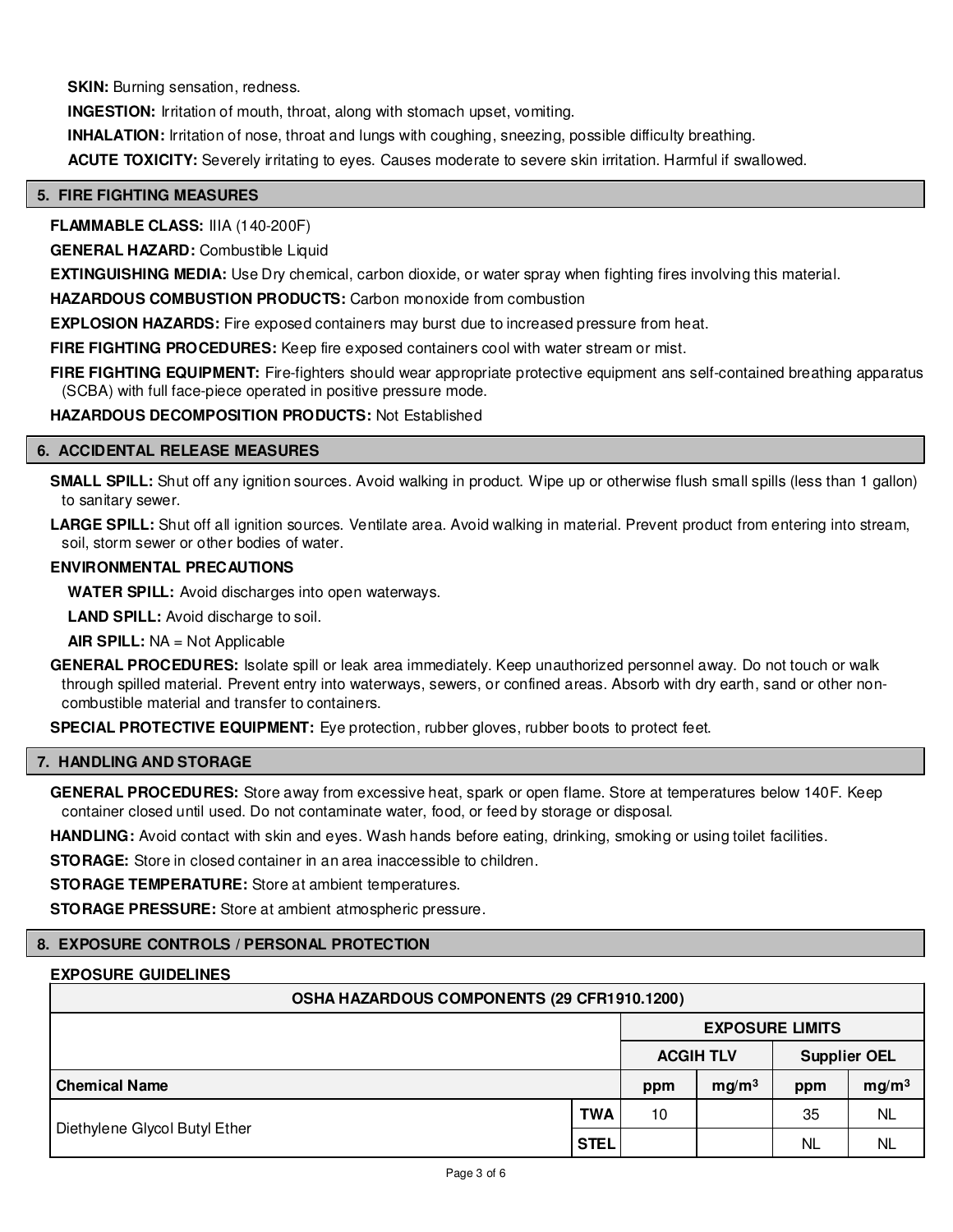# **ENGINEERING CONTROLS:** Use in well ventilated area.

# **PERSONAL PROTECTIVE EQUIPMENT**

**EYES AND FACE:** Chemical splash googles and full face-shield.

**SKIN:** Rubber or other chemical resistant gloves.

**RESPIRATORY:** A respirator is not needed under normal and intended conditions of product use.

**PROTECTIVE CLOTHING:** Chemical resistant outerwear (tyvek) if contact with spray or mist is anticipated.

**WORK HYGIENIC PRACTICES:** Wash with soap and water after handling. Do not eat, drink or smoke while using product.

# **9. PHYSICAL AND CHEMICAL PROPERTIES**

**PHYSICAL STATE:** Liquid **ODOR:** Fresh & Clean **ODOR THRESHOLD:** Not Established **COLOR:** Water Clear **pH:** 9.0 to 9.5 **PERCENT VOLATILE:** >80 **FLASH POINT AND METHOD:** ~ 61.1°C (142°F) **FLAMMABLE LIMITS:** Not Established **AUTOIGNITION TEMPERATURE:** Not Established **VAPOR PRESSURE:** ~ 20 mm Hg at (68°F) **VAPOR DENSITY:** > 1 Air = 1 **BOILING POINT: 212° F: 100° C FREEZING POINT: 32° F; 0° C THERMAL DECOMPOSITION:** Not Available **SOLUBILITY IN WATER:** Dispersable **EVAPORATION RATE:** (Water =1) <1.0 **DENSITY:** 8.55 **SPECIFIC GRAVITY:** 1.025 grams/ml. **VISCOSITY:** Slightly viscous. **(VOC):** None

# **10. STABILITY AND REACTIVITY**

#### **REACTIVITY:** Stable

**HAZARDOUS POLYMERIZATION:** Will not occur.

**CONDITIONS TO AVOID:** None known.

**HAZARDOUS DECOMPOSITION PRODUCTS:** Under normal conditions of storage and use, hazardous decomposition products should not be produced.

**INCOMPATIBLE MATERIALS:** Strong acids, oxidizers.

# **11. TOXICOLOGICAL INFORMATION**

# **ACUTE**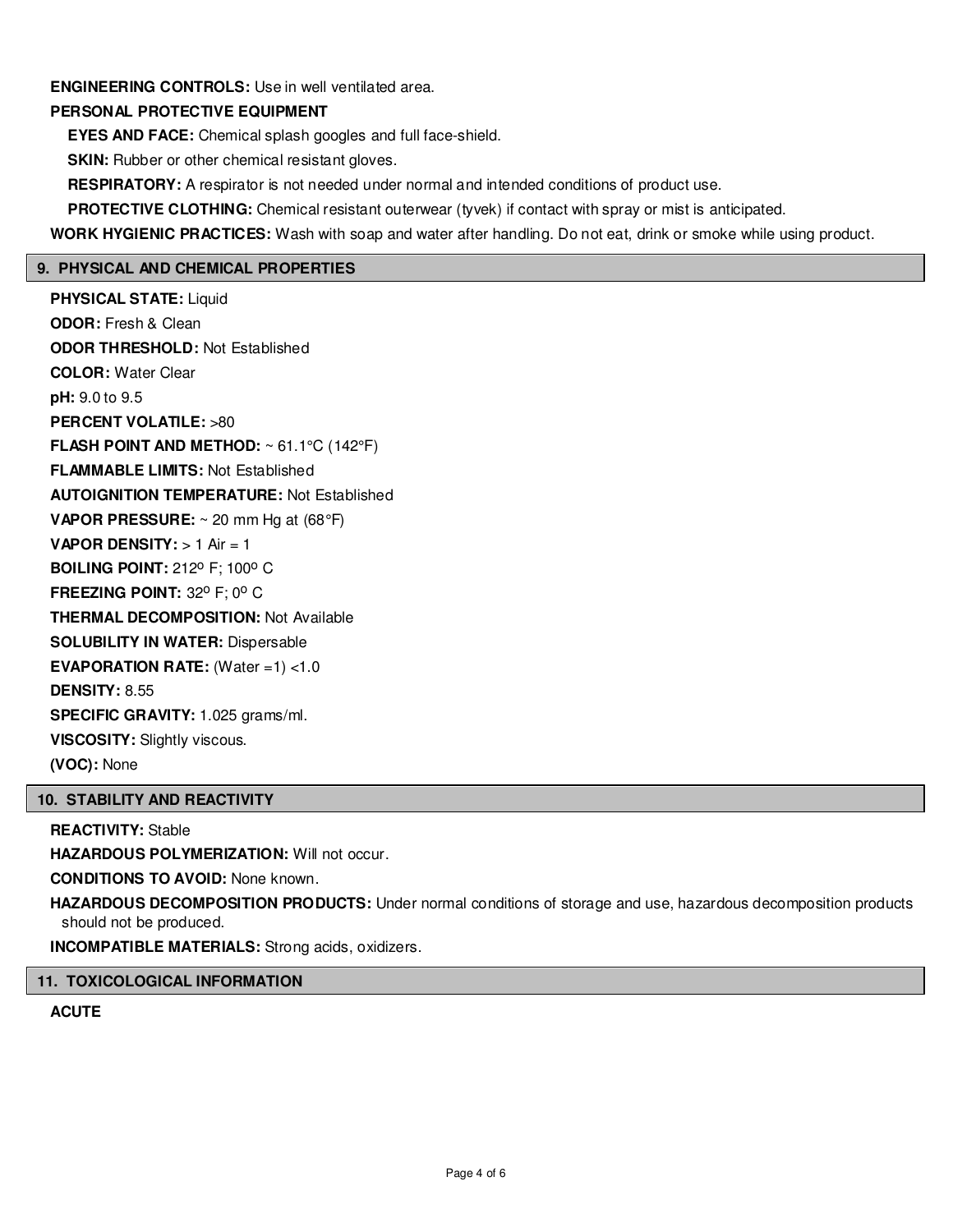| <b>Chemical Name</b>                     | ORAL LD <sub>50</sub><br>(rat) | <b>DERMAL LD<sub>50</sub></b><br>(rabbit) |
|------------------------------------------|--------------------------------|-------------------------------------------|
| Diethylene Glycol Butyl Ether            | ~4500 mg/kg<br>(rat)           | $\sim$ 2764 mg/kg<br>(rabbit)             |
| Tripropylene Glycol Methyl Ether         | $>3200$ mg/kg<br>(rat)         | $>$ 2000 mg/kg<br>(rabbit)                |
| Tetrasodium ethylenediamine tetraacetate | 3030 mg/kg<br>(rat)            | $>$ 5000 mg/kg<br>(rabbit)                |

**EYES:** Not Established

**DERMAL LD50:** Not Established

**ORAL LD50:** Not Established

**INHALATION LC50:** Not Established

**EYE EFFECTS:** Corrosive to eyes. Permanent damage may occur.

**SKIN EFFECTS:** Moderate to severe skin irritant.

# **CARCINOGENICITY**

**IARC:** No listed substance

**IRRITATION:** Irritant

**GENETIC EFFECTS:** No known significant effects or critical hazards.

**REPRODUCTIVE EFFECTS:** No known significant effects or critical hazards.

**TARGET ORGANS:** No known significant effects or critical hazards.

**MUTAGENICITY:** No known significant effects or critical hazards.

# **12. ECOLOGICAL INFORMATION**

**ENVIRONMENTAL DATA:** Not Established

**ECOTOXICOLOGICAL INFORMATION:** Not Established

**AQUATIC TOXICITY (ACUTE):** Not Established

**CHEMICAL FATE INFORMATION:** Not Established

# **13. DISPOSAL CONSIDERATIONS**

**DISPOSAL METHOD:** Although not a hazardous waste, the discarding or disposal of this material should be done at a properly permitted facility in accordance with the regulations 40CFR 262, 263, 264, and 268. Additionally, the discarding or disposal of this material may be further regulated by state, regional, or local regulations.

**FOR LARGE SPILLS:** Consult with local and state authorities for large volume disposal.

**PRODUCT DISPOSAL:** Small quantities (less than 1 gallon) of used material may be flushed to sanitary sewer with copious amounts of water. Larger quantities must be disposed of by a licensed disposal company.

**EMPTY CONTAINER:** Rinse container with clear water. Offer container for recycling, or dispose of in trash.

# **14. TRANSPORT INFORMATION**

# **DOT (DEPARTMENT OF TRANSPORTATION)**

**PROPER SHIPPING NAME:** Cleaning Compound, not regulated (for US domestic shipment only)

**PLACARDS:** None

**LABEL:** NA = Not Applicable

**AIR (ICAO/IATA)**

**SHIPPING NAME:** Contact manufacturer for more information.

# **VESSEL (IMO/IMDG)**

**SHIPPING NAME:** Contact manufacturer for more information.